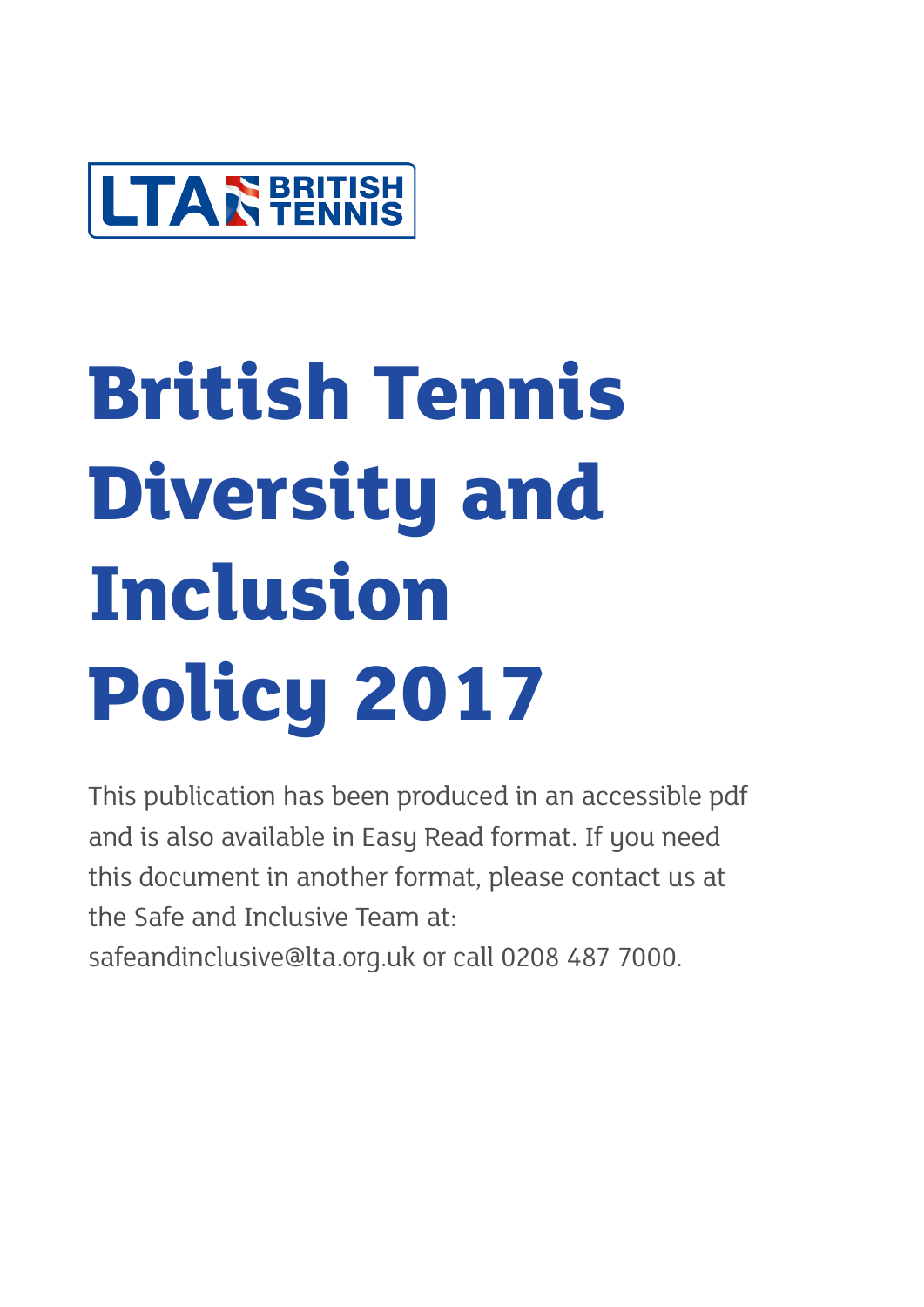

### **Contents**

| <b>Concern Reporting Procedure</b>               | $\mathbf{2}$ |
|--------------------------------------------------|--------------|
| <b>Diversity and Inclusion in British Tennis</b> | $\mathbf{3}$ |
| <b>Diversity and Inclusion Policy</b>            | 4            |
| <b>Safe and Inclusive Tennis Standard</b>        | q            |
| <b>Safe and Inclusive</b>                        | 11           |
| <b>Appendix</b>                                  | 12           |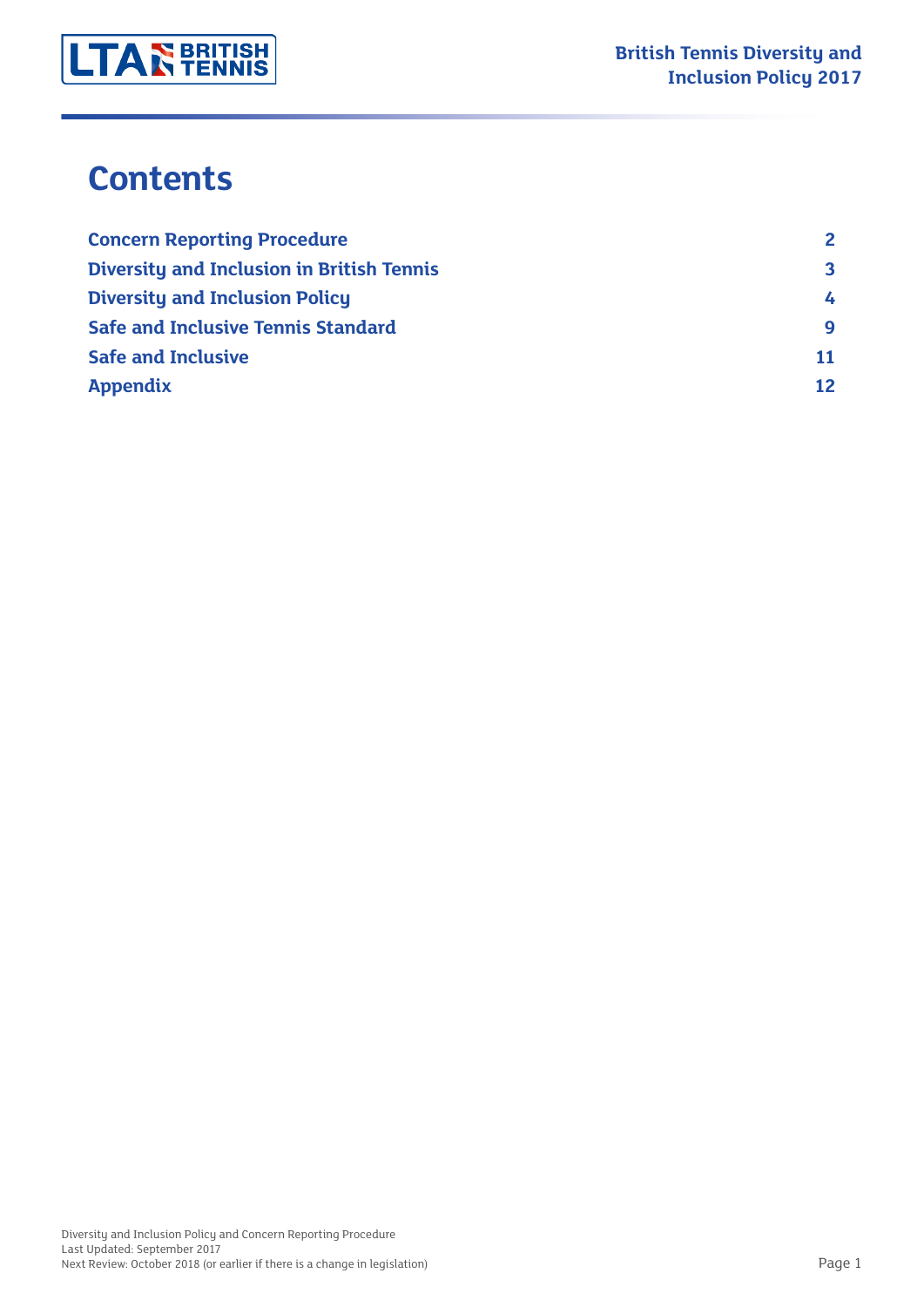### **Concern Reporting Procedure**

Anyone who has concerns that they or someone else is being discriminated against or has been a victim of discriminatory language or behaviour should:

#### **Respond**

Listen carefully to what the person is telling you. Do not interrupt; keep questions to a minimum; do not promise to keep the information secret



#### **Record**

Write an objective account of your concerns immediately using the Reporting a Concern Form found in our website Safe and Inclusive Tennis page. Send it to the LTA Safe and Inclusive Tennis Team within 48 hours of the concern/disclosure (safeandinclusive@lta.org.uk)

Handling a concern/disclosure can be emotionally difficult. If you would like to talk to someone after making a concern/disclosure, contact the LTA Safe and Inclusive Tennis Team by phone 020 8487 7000 or email safeandinclusive@lta.org.uk

\* In Wales? You can also contact the Wales Safe and Inclusive Tennis Lead (029 2046 3335).

In Scotland? You can also contact the Tennis Scotland Safe and Inclusive Tennis Lead (0131 444 4154).

(see appendix C for more details on what to do if a disclosure from a child or adult at risk is made to you)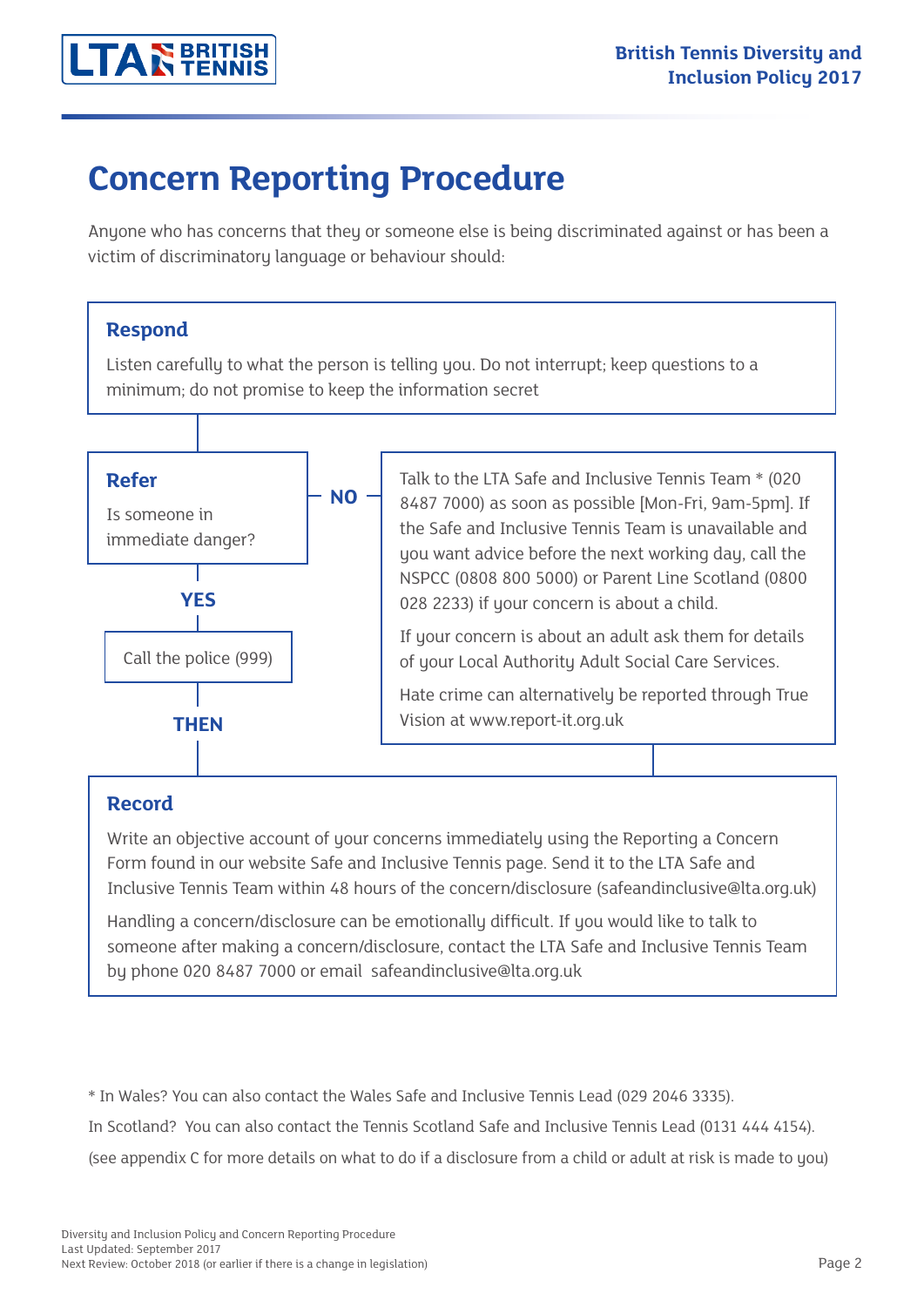# **Diversity and Inclusion in British Tennis**

The primary aim of the LTA, Tennis Scotland, Tennis Wales and the Tennis Foundation is to enable more people to play tennis more often, growing and sustaining the sport so that it is safe, inclusive, fair and accessible. As we work towards this we are committed to promoting safe and inclusive tennis, so that people have positive experiences of our sport and that tennis is accessible and available to everyone.

While we have made considerable progress regarding diversity and inclusion in tennis we know that there is more to be done to engage with and involve people from many different backgrounds whether as a player, coach, official, staff or as a volunteer. This applies at all levels of the game and a key aim in support of this is ensuring that we comply with the UK Sport and Sport England Code for Sports Governance as well achieving the highest level of the Equality Standard for Sport.

This Policy sets out our commitment and incudes our Safe and Inclusive Standards, Code of Conduct and Reporting Procedure and it supports our overall aims for diversity and inclusion that are to ensure that:

- British Tennis is diverse and inclusive
- Diversity and inclusion are embedded in our culture and our behaviours
- We create a culture where inclusive leadership thrives
- We take a proactive approach using positive action to ensure that communities and individuals are valued and able to achieve their full potential.

To achieve these aims we believe that everyone involved in British Tennis has a vital role to play in promoting diversity and inclusion and we ask everyone to become Safe and Inclusive Tennis Champions – proactively promoting Safe and Inclusive tennis and taking action against all forms of discrimination.

We are proud to have a British Tennis Diversity and Inclusion Policy, Safe and Inclusive Standards, Code of Behaviour and Concern Reporting Procedure that demonstrates our commitment to making tennis diverse and inclusive. It is a commitment upheld by all - Lawn Tennis Association, Tennis Scotland, Tennis Wales and the Tennis Foundation, tennis venues, programmes, events and individuals.

These commitments are fully supported by the respective Boards.

Together we can make a positive difference to people from different backgrounds to participate in British Tennis.

Thank you.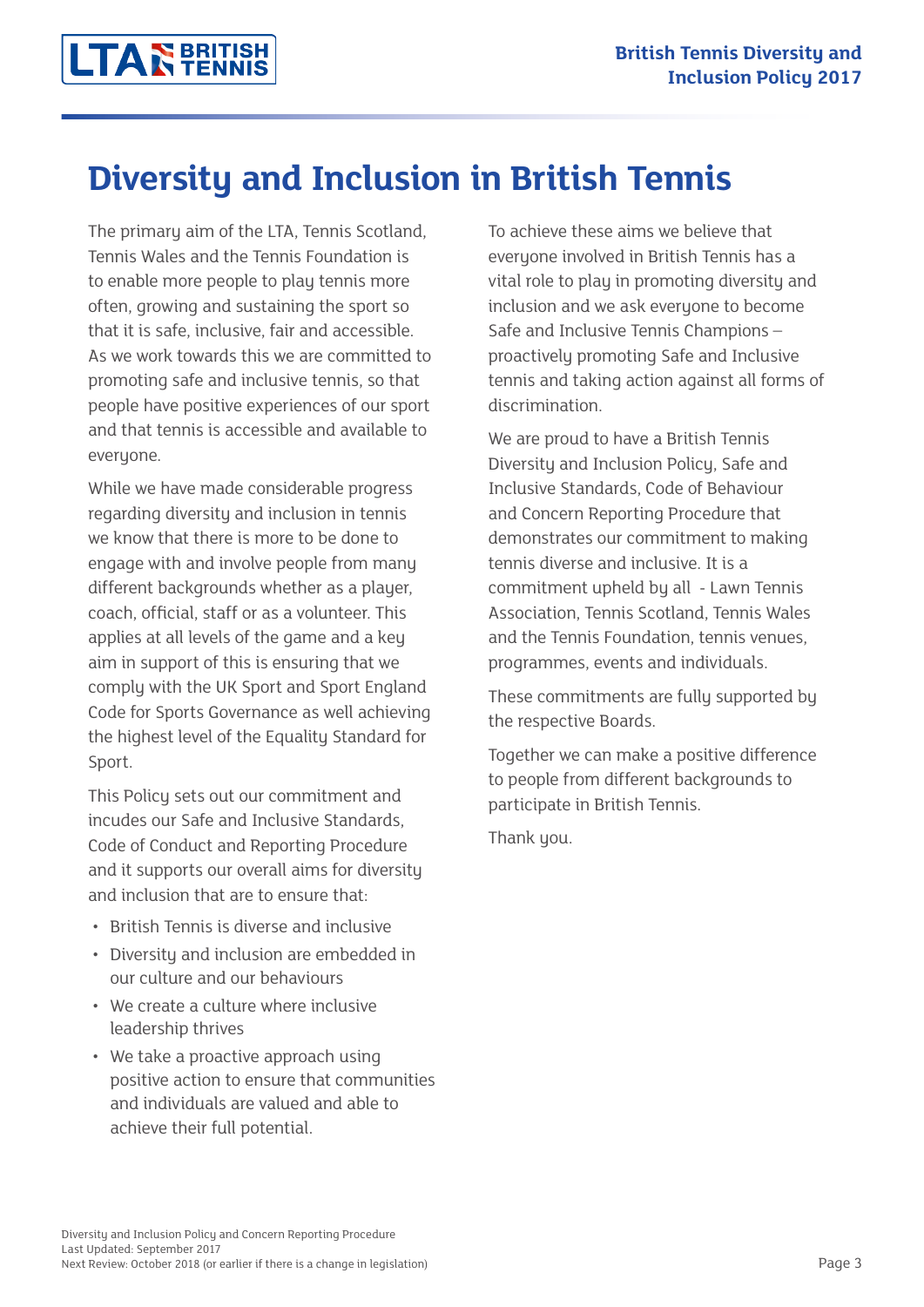# **Diversity and Inclusion Policy**

#### **1.Policy Statement**

The British Tennis Diversity and Inclusion Policy, Standards, Code of Conduct and Reporting Procedure are applicable to:

- The Lawn Tennis Association (LTA)
- Tennis Scotland
- Tennis Wales
- The Tennis Foundation.

The primaru aim of all four organisations is to enable more people to play tennis more often, growing and sustaining the sport so that it is safe, inclusive, and fair. This applies regardless of a person's age, disability, gender reassignment status, sex, marital or civil partnership status, pregnancy or maternity, race, sex, sexual orientation, religion, race or sexual orientation, socioeconomic status or any other background.

British Tennis' Safe and Inclusive approach recognises that many concerns and/or disclosures may have both safeguarding and diversity and inclusion elements to them. This policy reflects this through its reporting procedures, which replicate the safeguarding concern reporting procedures.

The LTA Safe and Inclusive Tennis Team supports the LTA, Tennis Wales, Tennis Scotland and the Tennis Foundation to ensure that the sport is safe, diverse and inclusive. This Policy, Standards and Code of Conduct strive to minimise risk and support venues , programmes, events and individuals to deliver a positive tennis experience for everyone. The Reporting Procedures outlines how to respond to safeguarding or discrimination concerns/disclosures.

#### **2.Use of Terminology**

We have adopted the following definitions to explain our approach to diversity and inclusion in tennis:

**Discrimination** – treating someone in a less favourable way and causing them harm, because of their age, disability, gender reassignment, marriage or civil partnership, pregnancy or maternity, race, religion or belief, sex or sexual orientation

**Diversity** – acknowledging, celebrating and respecting the differences between groups of people and between individuals. We will work to ensure that people can be assured of an environment in which their rights, dignity and individual worth are respected, and in particular that they are able to enjoy their sport without the threat of intimidation, victimisation, harassment or abuse.

**Harassment** – unwanted conduct related to a relevant protected characteristic, which has the purpose or effect of violating an individual's dignity or creating and intimidating, hostile, degrading, humiliating or offensive environment for that individual or creates an intimidating, hostile, degrading, humiliating or offensive environment. The focus is on the perception of the complainant not the intent of the perpetrator. Employees can complain of behaviour they find offensive even if it is not directed at them.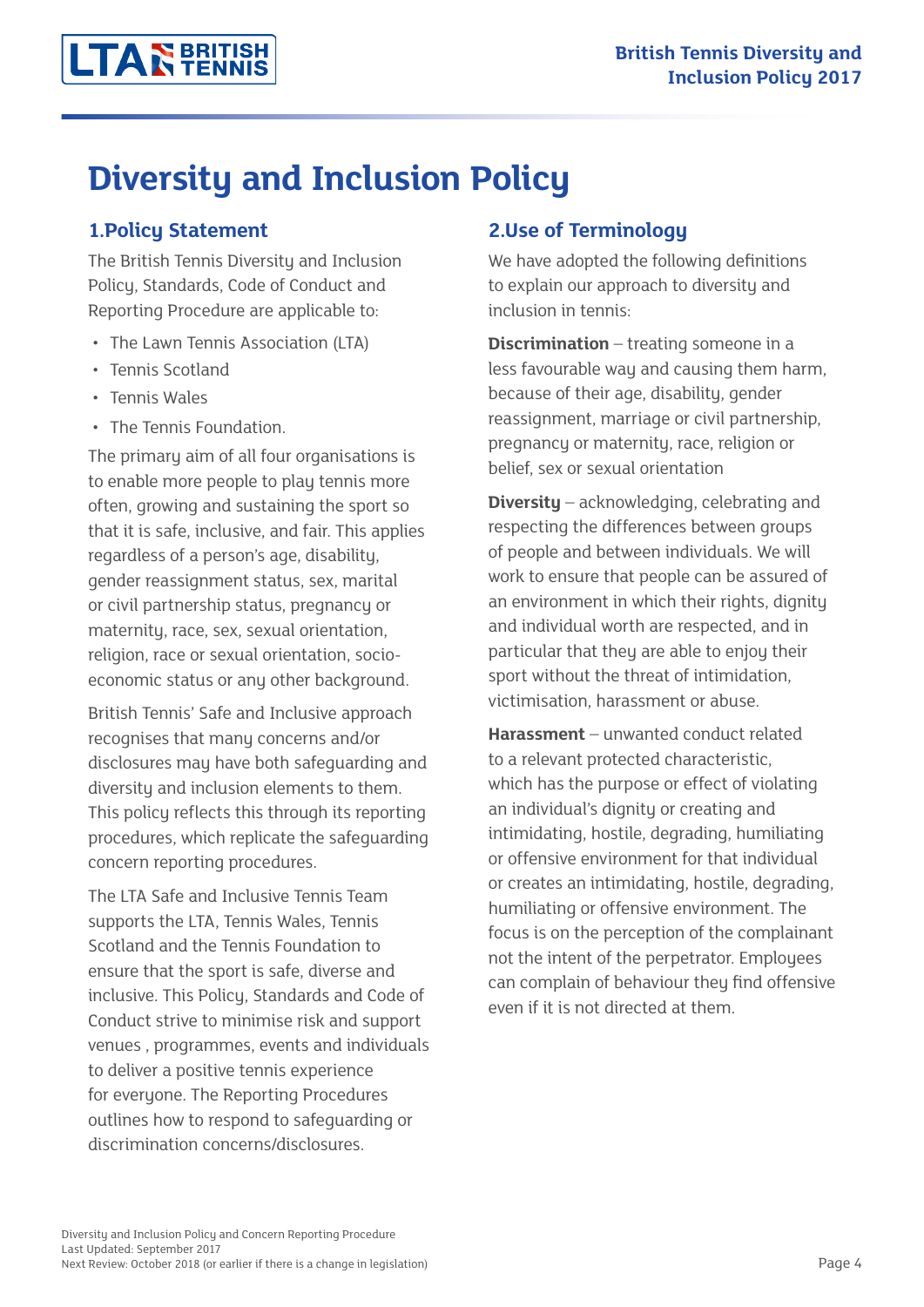**Inclusion** – ensuring that tennis is equally accessible to any member of the community so they can be fully involved in whatever capacity they choose; and that they are supported to achieve their potential in any capacity e.g. player, employee, volunteer, coach or official. We will work to ensure that people have a genuine and equal opportunity to participate to the full extent of their own ambitions and abilities, that they feel respected and valued and are not singled out, with regard to their age, disability, gender reassignment status, sex, marital or civil partnership status, pregnancy or maternity, race, sex, sexual orientation, religion, race or sexual orientation, socio-economic status or any other background.

**LTARERITISH** 

**Positive action** – British Tennis is committed to taking positive steps to counteract the effects of physical or cultural barriers – whether real or perceived – that restrict the opportunity for all sections of the community to participate equally and fully. We will ensure that we institute, support or contribute to appropriate measures or initiatives that enable access to tennis and participation in associated activities by people from any group that is underrepresented in tennis or has difficulty accessing it and that they can do so with dignity or without being singled out.

(See Appendix A for full glossary of terms)

#### **3.Scope**

The Tennis Foundation operates across the UK (England, Wales, Scotland, Northern Ireland, the Channel Islands and the Isle of Man); the LTA operates across Great Britain (England, Wales and Scotland), the Channel Islands and the Isle of Man; Tennis Scotland operates in Scotland; Tennis Wales operates in Wales.

Each organisation has direct safe and inclusive responsibility for:

- Staff, consultants, coaches and officials they employ;
- Volunteers, including board members and councillors they recruit;
- Venues they own;
- Events and programmes they run; and
- Ensuring all accreditation requirements are met by accredited coaches, officials and venues.

Each organisation recommends and supports the development of good diversity and inclusion practice to:

- Accredited coaches, officials and venues;
- Players, parents and carers;
- Volunteers recruited by other organisations;
- Venues hired by or on behalf of the LTA, Tennis Scotland, Tennis Wales and/or the Tennis Foundation; and
- Events supported by the LTA, Tennis Scotland, Tennis Wales and/or the Tennis Foundation.

This Policy, Standards, Code of Conduct and Reporting Procedure are in line with national legislation (see appendix B for details of the relevant legislation) and applicable across the UK, to every person and place that the LTA, Tennis Scotland, Tennis Wales and/or the Tennis Foundation has direct safe and inclusive responsibility for.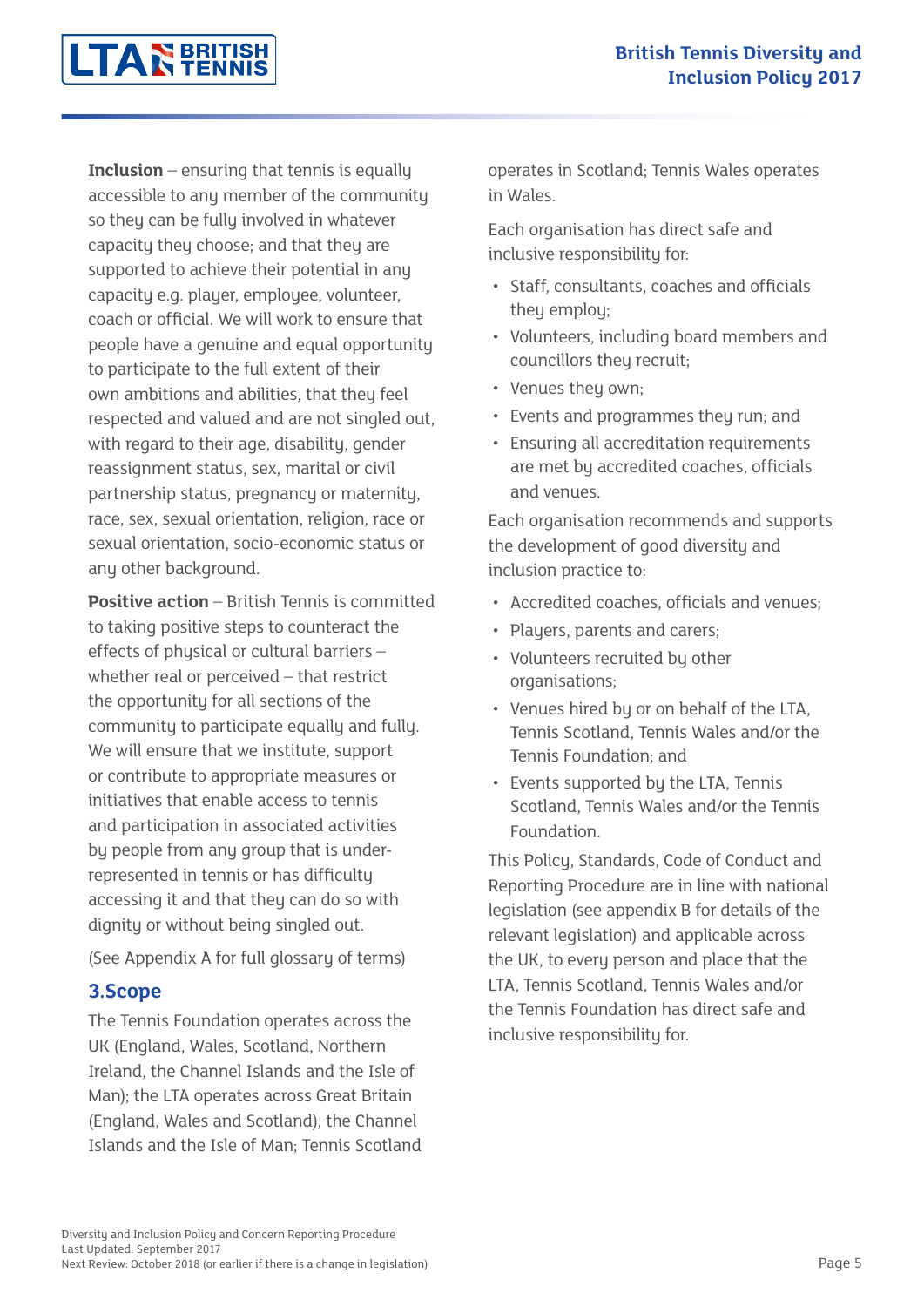# **LTAR BRITISH**

#### **4. Responsibility for implementation of the Diversity and Inclusion Policy, Standards, Code of Conduct and Reporting Procedure**

Diversity and inclusion is everyone's responsibility: not responding to discriminatory or unacceptable language and behaviour is not an option.

- Each organisation's Board and Chief Executive has overall accountability for this Policy, Standards, Code of Conduct and Reporting Procedure, for being the strategic lead on diversity and inclusion objectives and for ensuring compliance with the relevant legislation (see Appendix for details).
- Each Organisation's executive has overall responsibility for implementation of the policy, ensuring that Diversity and Inclusion Action Plan is delivered and reported on annually to the Board, and for creating a culture where inclusive leadership can thrive.
- The Director of Legal, supported by the Diversity and Inclusion Advisor, is responsible for updating this Policy, Standards, Code of Conduct and Reporting Procedure in line with legislative and organisational developments; and in supporting Tennis Scotland, Tennis Wales and the Tennis Foundation Safe and Inclusive Tennis Leads to develop a strategic and proactive approach to diversity and inclusion and respond to discrimination concerns.
- The LTA Diversity and Inclusion Advisor and Tennis Scotland, Tennis Wales and the Tennis Foundation Safe and Inclusive Leads are responsible for supporting teams and individuals to identify where diversity and inclusion

support is required; to implement safe and inclusive procedures in their team; promote diversity and inclusion principles, including the Standards, Code of Conduct and Reporting Procedure, to all tennis venues, programmes, events and individuals including players, parents and carers; and to support the LTA Safe and Inclusive Tennis team to carry out an organisation-wide diversity and inclusion audit every year.

- All staff, consultants, coaches, officials and volunteers involved in tennis are responsible for raising diversity and inclusion concerns with the Safe and Inclusive Tennis team or Safe and Inclusive Tennis Lead as outlined in the Concern Reporting Procedure.
- Players, parents and guardians are responsible for upholding the Safe and Inclusive Code of Conduct and Reporting Procedure.
- The Diversity and Inclusion Advisor is responsible for ensuring appropriate training is put in place for new joiners and to ensure that existing members of staff are kept up to date with any diversity and inclusion developments.
- Registered tennis venues are recommended to:
	- formally adopt this policy, or produce their own and diversity and inclusion policy in terms that are consistent with it (please refer to the Safe and Inclusive Tennis Toolkit for more information);
	- take steps to ensure that their committees, members, participants and volunteers behave in accordance with the policy, including where appropriate taking disciplinary action under their constitution;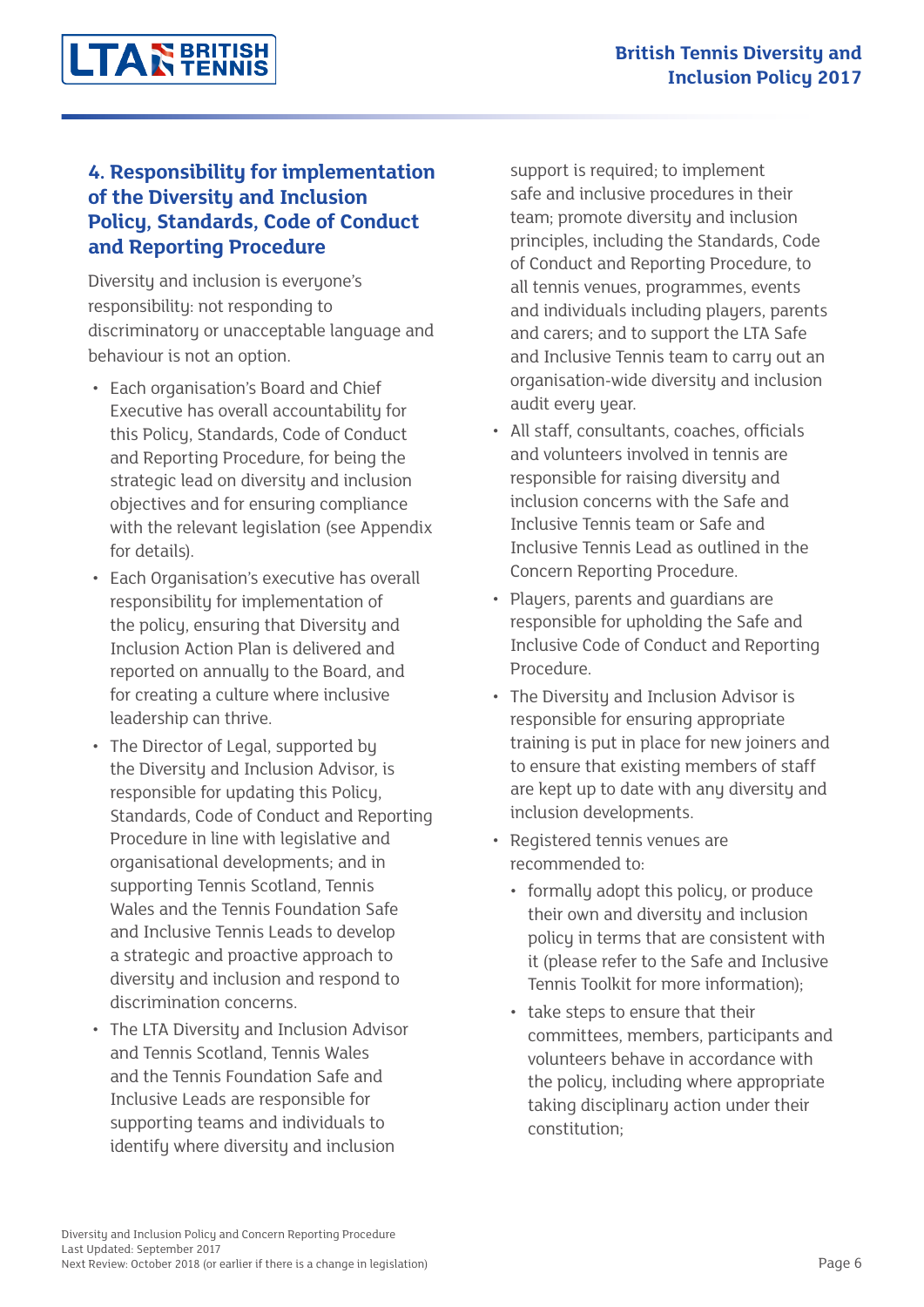

- ensure that access to membership of a venue as well as access to participation is open and inclusive;
- publish accurate information about the location and accessibility of their facilities; and
- support such measures and initiatives that British Tennis may institute or take part in to advance the aims of this policy.

Where there is a diversity and inclusion concern/disclosure:

- The individual who is told about, hears, or is made aware of the concern/disclosure is responsible for following the Concern Reporting Procedure above
- The Safe and Inclusive Tennis Leads are responsible for reporting all diversity and inclusion concerns to the LTA Safe and Inclusive Tennis Team
- The LTA Safe and Inclusive Tennis Team is responsible for assessing all diversity and inclusion concerns/disclosures that are reported to them and working with the Safe and Inclusive Tennis Team Leads to follow up as appropriate on a case-by-case basis, prioritising the well-being of the child/ adult at risk at all times. Dependent on the concern/disclosure, a referral may be made to:
	- The police in an emergency (999);

- Local Authority Children's Social Care Services for concerns/disclosures about a child;

- Local Authority Adult Social Care Services for concerns/disclosures about an adult at risk;

- Designated Officer (England; Wales); and national Disclosure and Barring Service for concerns/disclosures about a member of staff, consultant, coach, official or volunteer; and/or

- True Vision for Hate Crime

- The LTA Safeguarding and Protection Committee and/or the LTA Licensing and Registration Committee for advice and decisions; - and/or

- The Police Prevent Officer for concerns about children or adults at risk of being drawn into extremism or terrorist activity and Channel with permission from the individual and parent or guardian for those under eighteen years' old.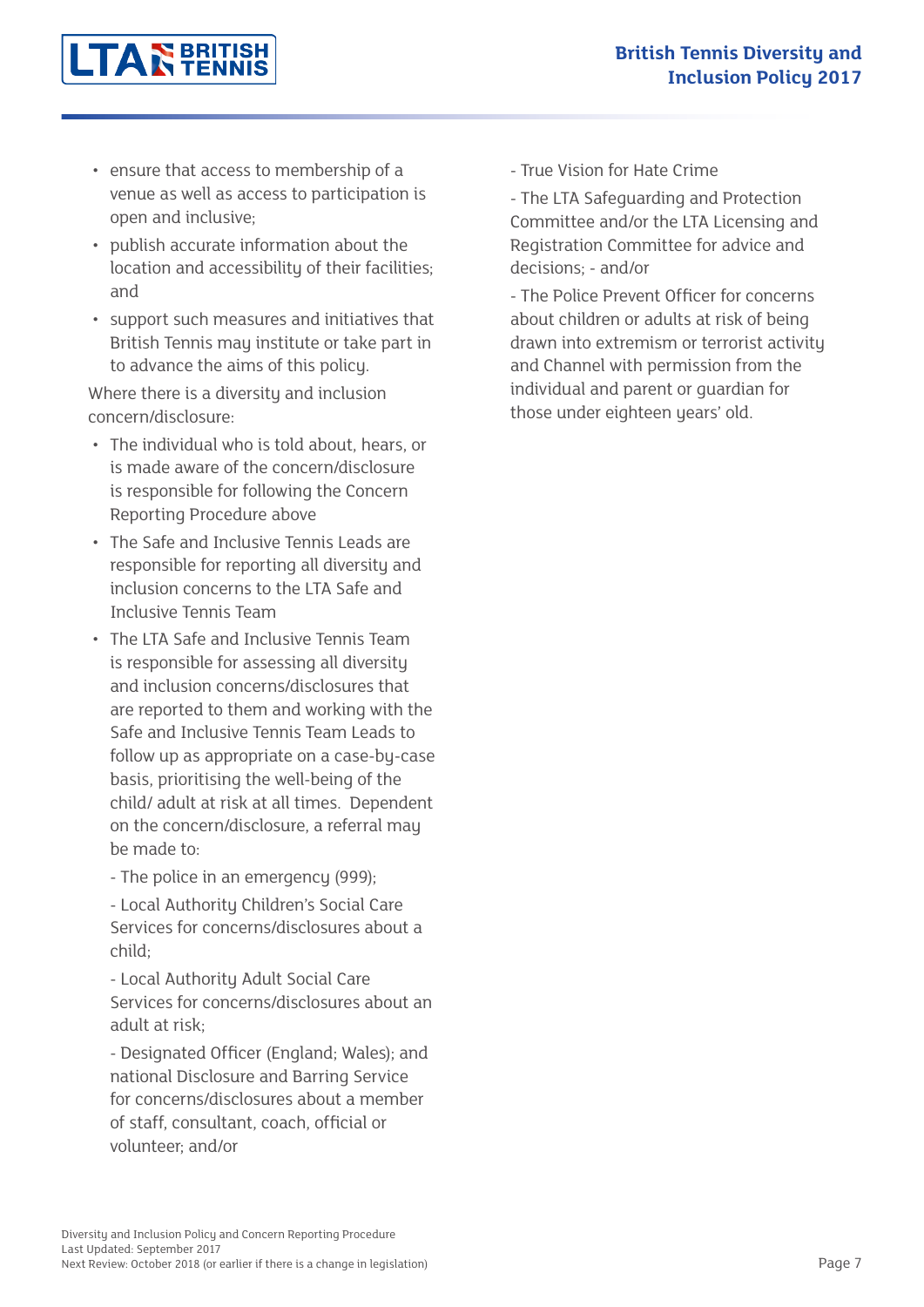#### **5. Breaches of the Diversity and Inclusion Policy, Standards, Code of Conduct and Reporting Procedure**

Where there are concerns that diversity and inclusion good practice has not been followed, all staff are encouraged to follow Whistleblowing Policy (found here) ; consultants, coaches, officials, volunteers and players are encouraged to:

- 1. Complain directly to the person or organisation and seek resolution. In the first instance, this can often resolve many disputes or concerns.
- 2. Contact the LTA Safe and Inclusive Tennis Team: safeandinclusive@lta.org.uk - they can assist in liaising with the club and investigating the matter. Alternatively, the NSPCC Whistleblowing advice line: 0800 028 0285; help@nspcc.org.uk can be contacted.
- 3. Seek further advice from the Equality Advisory Support Service a call on 0808 800 0082. For further information their website is: http://www. equalityadvisoryservice.com/app/ask

Breaches of this Policy and/or failure to comply with the outlined responsibilities may result in the following by the LTA, Tennis Scotland, Tennis Wales and/or the Tennis Foundation:

- Venues Potential removal of LTA accreditation
- Staff disciplinary action leading to possible dismissal and legal action.
- Contracted consultants, officials and coaches – termination of current and future roles within all four organisations and possible legal action.

• Recruited volunteers, including councillors and board members – termination of current and future roles within all four organisations and possible legal action.

Actions taken by staff, consultants, volunteers, officials, coaches, venues, clubs and/or events outside of the LTA, Tennis Scotland, Tennis Wales and/or the Tennis Foundation that are seen to contradict this Policy may be considered a violation of this Policy.

Where an appeal is lodged in response to a safeguarding decision made by the LTA Safe and Inclusive Tennis Team and Safeguarding and Protection Committee and/or Licensing and Registration Committee, an independent appeal body such as Sport Resolutions may be used. Their decision is final.

#### **6. Related policies and guidance**

- Safeguarding Policy
- Disciplinary Policy
- Grievance Policy
- Harassment Policy
- Bullying Policy
- Complaints Policy
- Transgender Policy
- Whistle-blowing Policy
- Data Protection Policy
- And others as may be identified from time to time.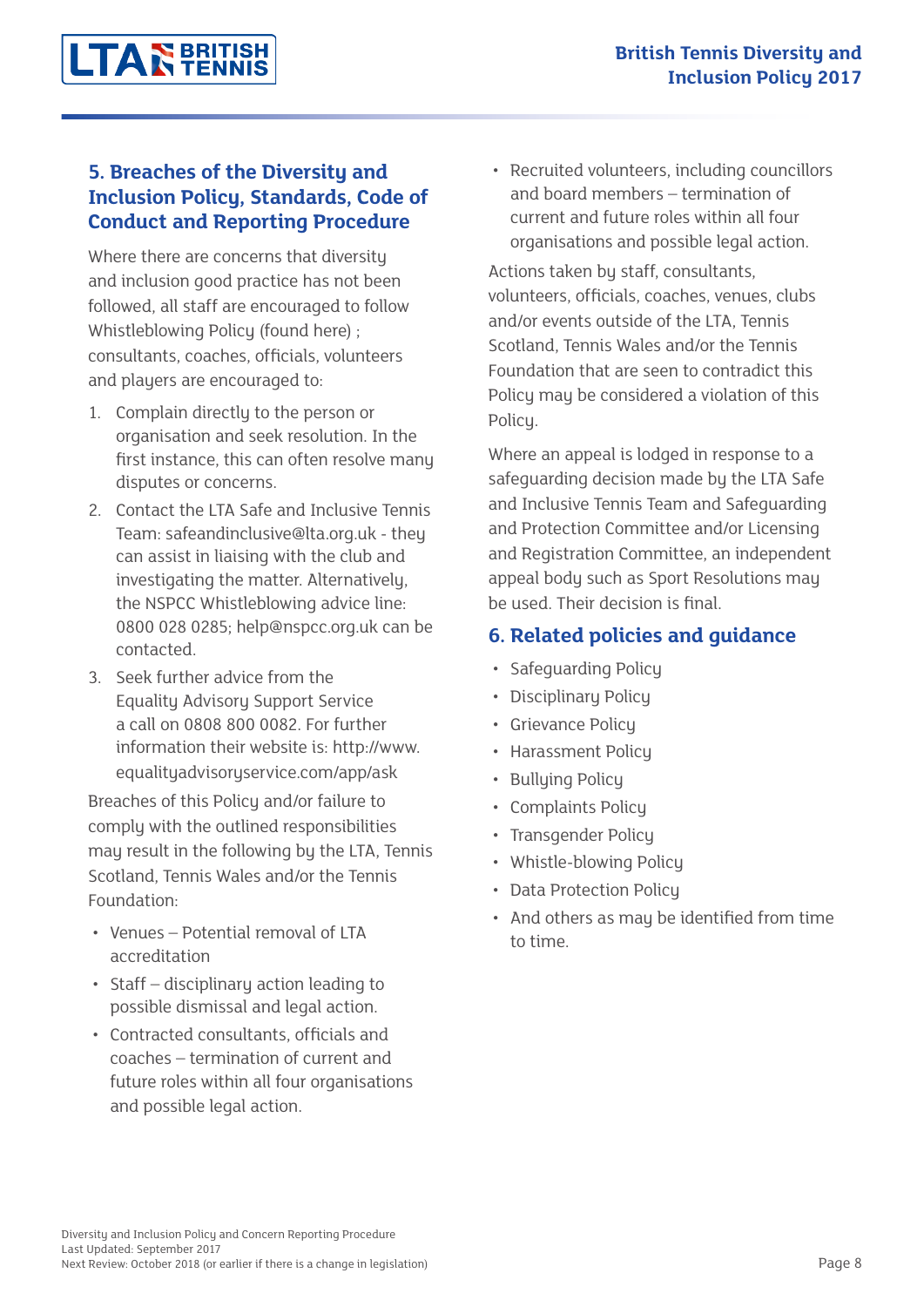# **Safe and Inclusive Tennis Standards**

The Standards aim to set out a minimum level of practice to promote and support safeguarding, diversity and inclusion in tennis. Implementing the Safe and Inclusive Tennis Standards is intended to be used alongside this Policy, Code of Conduct and Reporting Procedure; and the Diversity and Inclusion Policy.

#### **Standard 1**

We have Safeguarding, Diversity and Inclusion Policies and a Code of Conduct that applies to all staff, consultants, coaches, officials, volunteers, venues and events.

- All staff, consultants, volunteers, officials, coaches, venues and events follow our Safeguarding, Diversity and Inclusion Policies, Standards, Code of Conduct and Reporting Procedure
- Our policies and procedures are risk assessed, monitored and updated.

#### **Standard 2**

We empower children and adults to create safe and inclusive tennis environments, both on and off court.

- We support everyone to uphold the Fair Plau values
- Information, resources and guidance on how to stay safe, promote safeguarding, diversity and inclusion and report concerns is easy to access, understand and implement
- There is a resourced Safe and Inclusive Tennis team; named Welfare Officers in Tennismark venues; and named officials responsible for creating safe and inclusive tennis environments at events and programmes run by the LTA, Tennis

Scotland, Tennis Wales and the Tennis Foundation

• Children and adults are actively encouraged to report any concerns they have about themselves or others; those who report concerns are protected and supported.

#### **Standard 3**

We prioritise safe and inclusive recruitment, induction, training and support.

- All applicable applications, interviews and references address safeguarding, diversity and inclusion requirements and attitudes
- All eligible staff, consultants, volunteers, accredited officials and coaches have a criminal records check
- All LTA, Tennis Scotland, Tennis Wales and Tennis Foundation staff, accredited officials, accredited coaches, Welfare Officers in Tennismark venues, relevant consultants and volunteers receive appropriate safeguarding, diversity and inclusion training and on-going support.

#### **Standard 4**

We protect people's confidential information about safeguarding, diversity and inclusion.

- Confidential information relating to safeguarding, diversity and inclusion is:
	- Stored securely
	- Accessed and processed securely
	- Shared securely and appropriately.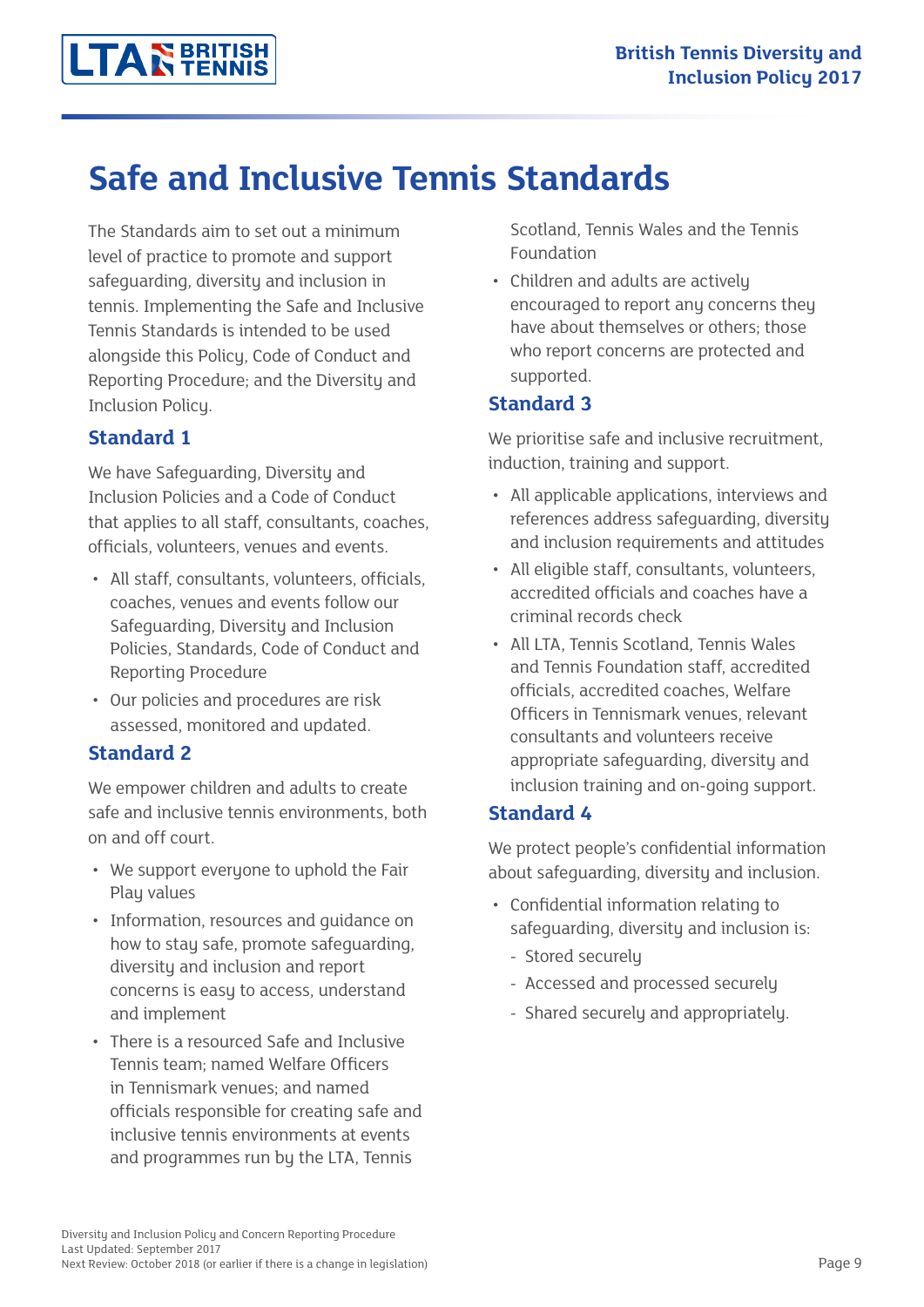

#### **Standard 5**

We address safeguarding and discrimination concerns immediately, prioritising the wellbeing of children and adults at risk.

- All concerns, including on-line concerns (cyber-bullying, sexting, grooming, extremism, radicalisation and all other forms of on-line abuse) are recognised, reported and responded to.
- All safeguarding and discrimination concerns/allegations made regarding an LTA, Tennis Scotland, Tennis Wales or Tennis Foundation member of staff, accredited official, coach, Welfare Officer, volunteer, venue or event are dealt with follow our disciplinary procedures and may be reported to external authorities.
- All concerns are reported immediately, following the Concern Reporting Procedure.
- We foster a collaborative approach to safeguarding, diversity and inclusion across the organisation and with other agencies.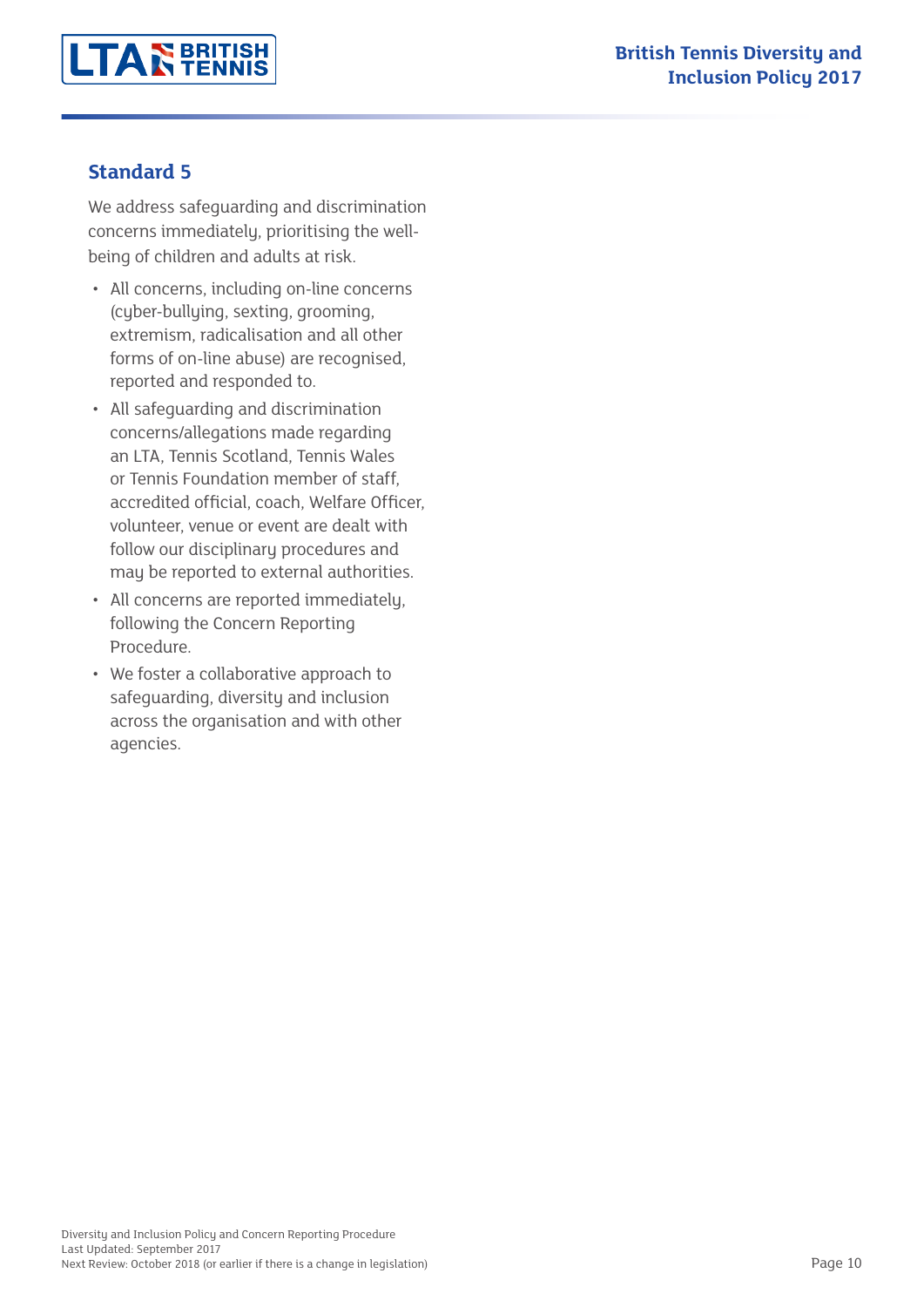# **Safe and Inclusive**

#### **Code of Conduct**

- Prioritise the well-being of all children and adults at all times
- Be a positive role model. Act with integrity, even when no one is looking
- Help to create a safe and inclusive environment both on and off court and promote the Fair Play values: enjoy; respect
- Value and celebrate diversity and make all reasonable efforts to meet individual needs
- Keep clear boundaries between your professional and personal life, including on social media
- Check you have the relevant consent from parents/carers, children and adults before taking or using photos and videos
- Ensure your own roles and responsibilities, and those of everyone you are responsible for, are clearly outlined and everyone has the information, training and support to carry them out
- Where possible, do not be alone with a child or adult at risk; if you have to be alone with a child or adult at risk; let someone know such as a carer, club secretary, volunteer etc.
- Do not abuse, neglect, harm or discriminate against anyone; or act in a way that may be interpreted as such\*
- Doing nothing is NOT an option: report all concerns and disclosures as soon as possible, following the Concern Reporting Procedure. If someone is in immediate danger, dial 999.

\*It is illegal to have a relationship with someone who is under 18 years old if you are in a position of trust; it is illegal to have a sexual relationship with anyone under the age of 16 whether they give consent or not.

The Code of Conduct should be interpreted in a spirit of integrity, transparency and common sense, with the best interests of children and adults at risk as the primary consideration.

This Policy, Standards, Code of Conduct and Reporting Procedure are reviewed every two years [or earlier if there is a change in national legislation].

This Policy, Standards, Code of Conduct and Reporting Procedure are recommended for approval by:

#### **Michael Downey, LTA Chief Executive:**

**Pete Nicolson, Interim Tennis Scotland Chief Executive:** 

**Peter Drew, Tennis Wales Chief Executive:**

**Geoff Newton, Tennis Foundation Executive Director**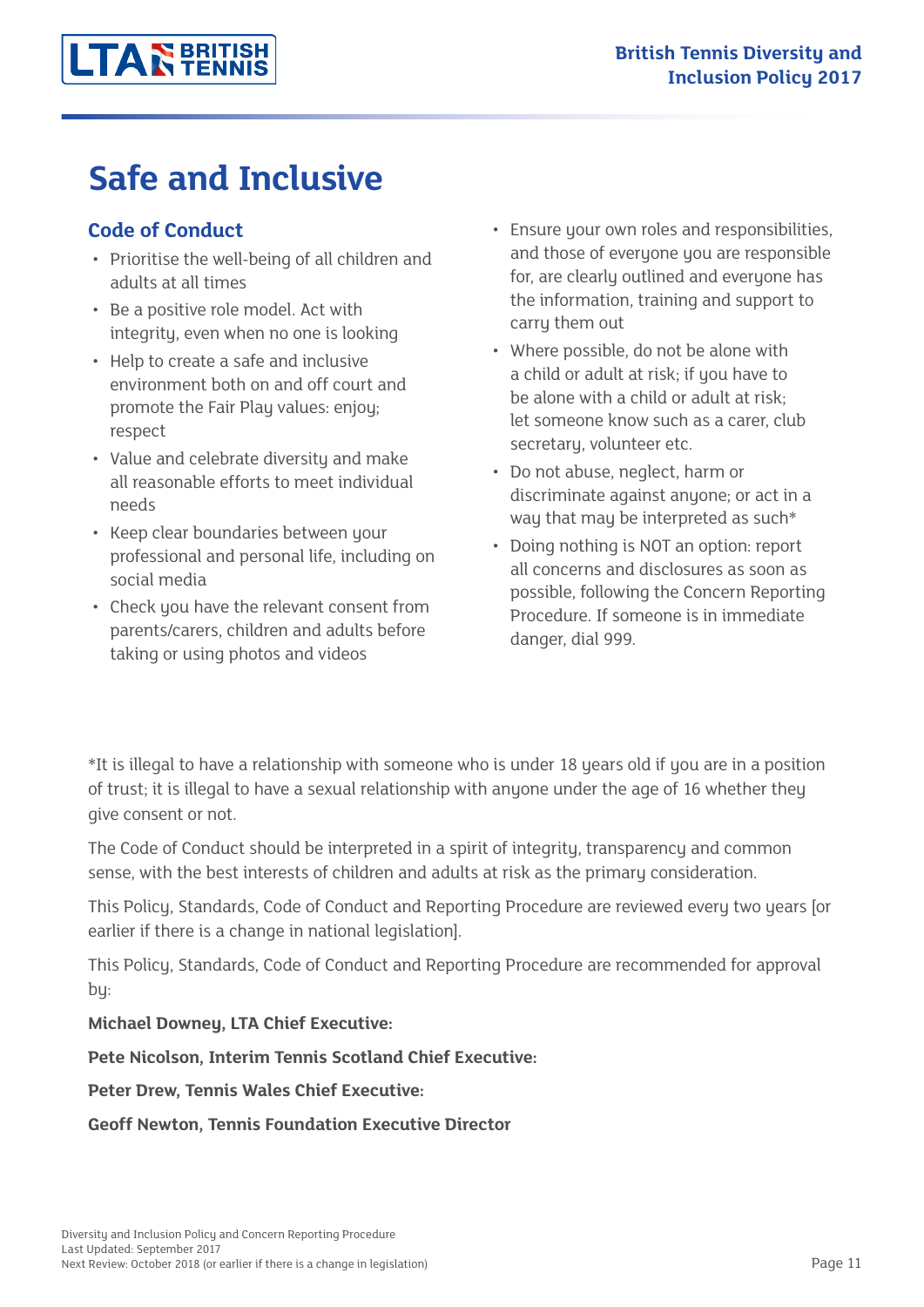# **Appendix A:**

#### **Glossary of terms**

**Age**: This refers to a person belonging to a particular age group, which can mean people of the same age (e.g. 32-year old's) or range of ages (e.g. 18 - 30-year old's, or people over 50).

**Bisexual or Bi**:  $-$  refers to a person who has an emotional and/or sexual orientation towards more than one gender.

**Bullying**: can involve any form of physical, emotional, sexual or discriminatory abuse. It can also include cyber-bullying – using social media or mobile phones to perpetrate bullying.

**Direct discrimination**: treating someone less favourably than another person because of a protected characteristic.

**Disability**: A person having a physical or mental impairment that has a substantial and long-term adverse effect on that person's ability to carry out normal day-to-day activities.

**Discrimination**: treating someone in a less favourable way and causing them harm, because of their age, disability, gender reassignment, marriage or civil partnership, pregnancy or maternity, race, religion or belief, sex or sexual orientation.

#### **Discrimination by association**:

discrimination against someone because they are associated with another person who possesses a protected characteristic.

#### **Discrimination by perception**:

discrimination against someone because of the belief that someone possesses a protected characteristic.

**Diversity**: acknowledging and celebrating the differences between groups of people and between individuals.

**Equality**: treating everyone with fairness and respect and recognising and responding to the needs of individuals. Taking positive actions to address existing disadvantages and barriers affecting how people engage with and participate in tennis.

**Ethnicity**: the social group a person belongs to, and either identifies with or is identified with by others, as a result of a mix of cultural and other factors including language, diet, religion, ancestry and physical features traditionally associated with race. Ethnicity is essentially self-defined and may change over time.

**Gay**: refers to a man who has an emotional, romantic and/or sexual orientation towards men. Also, a generic term for lesbian and gay sexuality - some women define themselves as gay rather than lesbian.

**Gender identity**: this is an individual's internal self-perception of their own gender. A person may identify as a man, as a woman, as neither man or woman (non-binary) or as androgyne/polygender.

**Gender reassignment**: The process of changing or transitioning from one gender to another.

**Harassment**: unwanted conduct related to a relevant protected characteristic, which has the purpose or effect of violating an individual's dignity or creating and intimidating, hostile, degrading, humiliating or offensive environment for that individual or creates an intimidating, hostile, degrading,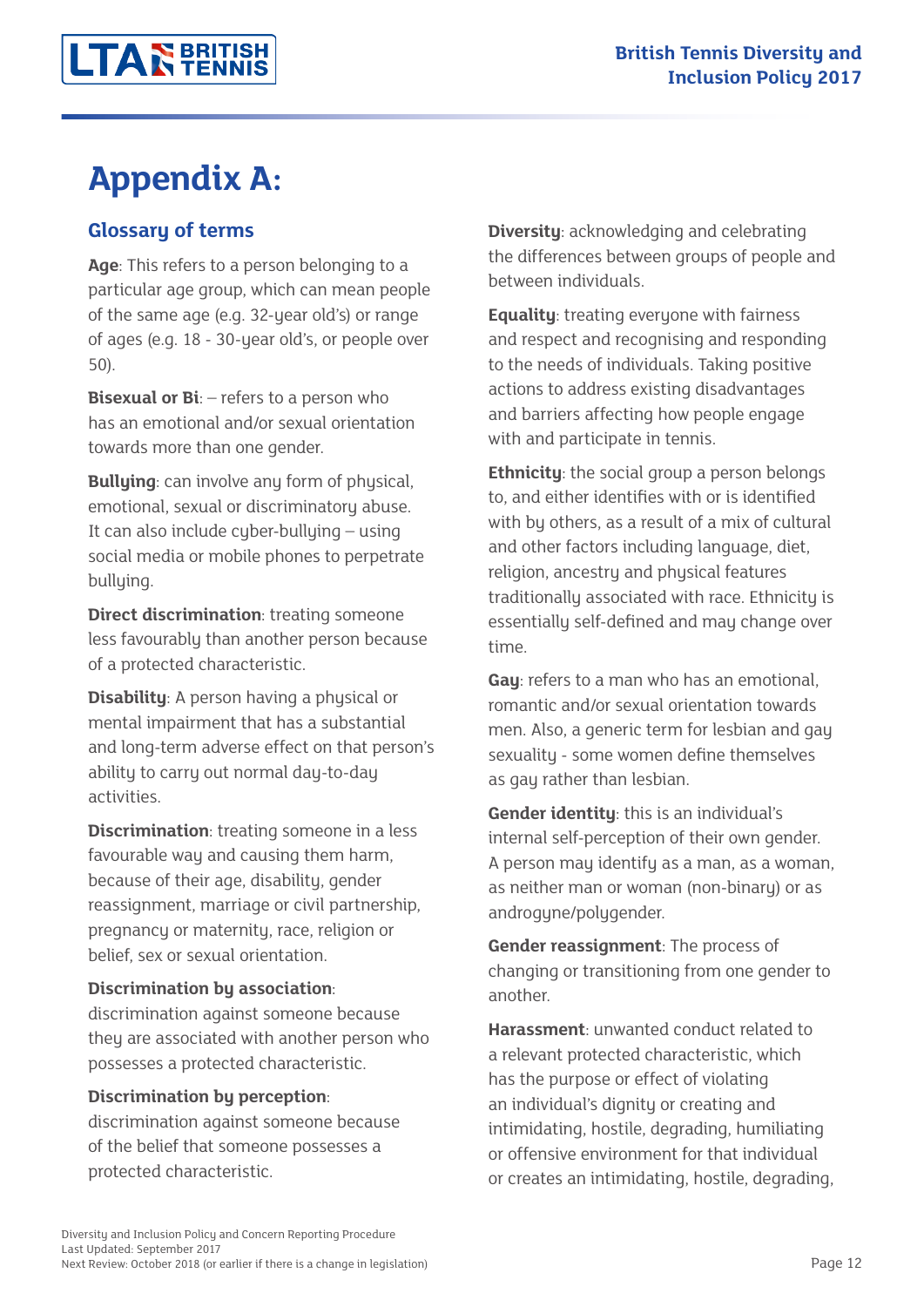# **LTAR** BRITISH

humiliating or offensive environment. The focus is on the perception of the complainant not the intent of the perpetrator. Employees can complain of behaviour they find offensive even if it is not directed at them.

**Hate crime**: crime that is targeted at a person because of hostility or prejudice towards that person's disability, race or ethnicity, religion or belief, sexual orientation or transgender identity. This can be committed against a person or property.

**Homophobia**: the fear, unreasonable anger, intolerance or/and hatred toward homosexuality, lesbian gay and bisexual people whether that person is homosexual or not.

**Inclusive leadership** – leaders who are aware of their own biases and preferences, actively seek out and consider different views and perspectives to inform better decisionmaking. They see diverse talent as a source of competitive advantage and inspire diverse people to drive organisational and individual performance towards a shared vision.

**An Inclusive Leader** – is a role model exemplar of inclusive behaviour; listens to and seeks out the views of diverse people and takes account of these views, without bias, in the decisions they make; appreciates that a diverse group of people will generate more creative solutions to problems and encourages this; inspires people through a shared vision of future success and motivates them to deliver it; leverages difference for high performance and provides responsive excellence to customers', clients' and service users' needs; provides positive feedback to boost people's self-efficacy; puts effort into helping diverse people identify their talents and develop them for performance now

and future advancement; communicates authentically and honestly in a way that inspires trust, loyalty and well-being.

**Inclusion**: recognising that people from different backgrounds may have difference needs and expectations and may experience barriers in trying to access tennis. An inclusive venue is one that takes steps to attract and engage with people from many different backgrounds and meet their needs so that everyone has a positive experience and has the opportunity to achieve their potential.

**Indirect discrimination**: a practice, policy or rule which applies to everyone in the same way, but that has a worse effect on some people than others.

**LGBTQ**: an acronym for Lesbian, Gay, Bisexual, Trans and Questioning.

**Lesbian**: a woman who has an emotional romantic and /or sexual orientation towards women.

**Monitoring equality**: it refers to data collection and analysis to check if people with protected characteristics are participating and being treated equally. For example: monitoring the number of people with disabilities who play tennis at your venue.

**Non-binary** – an umbrella term for a person who does not identify as only male or only female, or who may identify as both.

**Positive action**: a range of lawful actions that seek to overcome or minimise disadvantages (for example in employment opportunities) that people who share a protected characteristic have experienced, or to meet their different needs.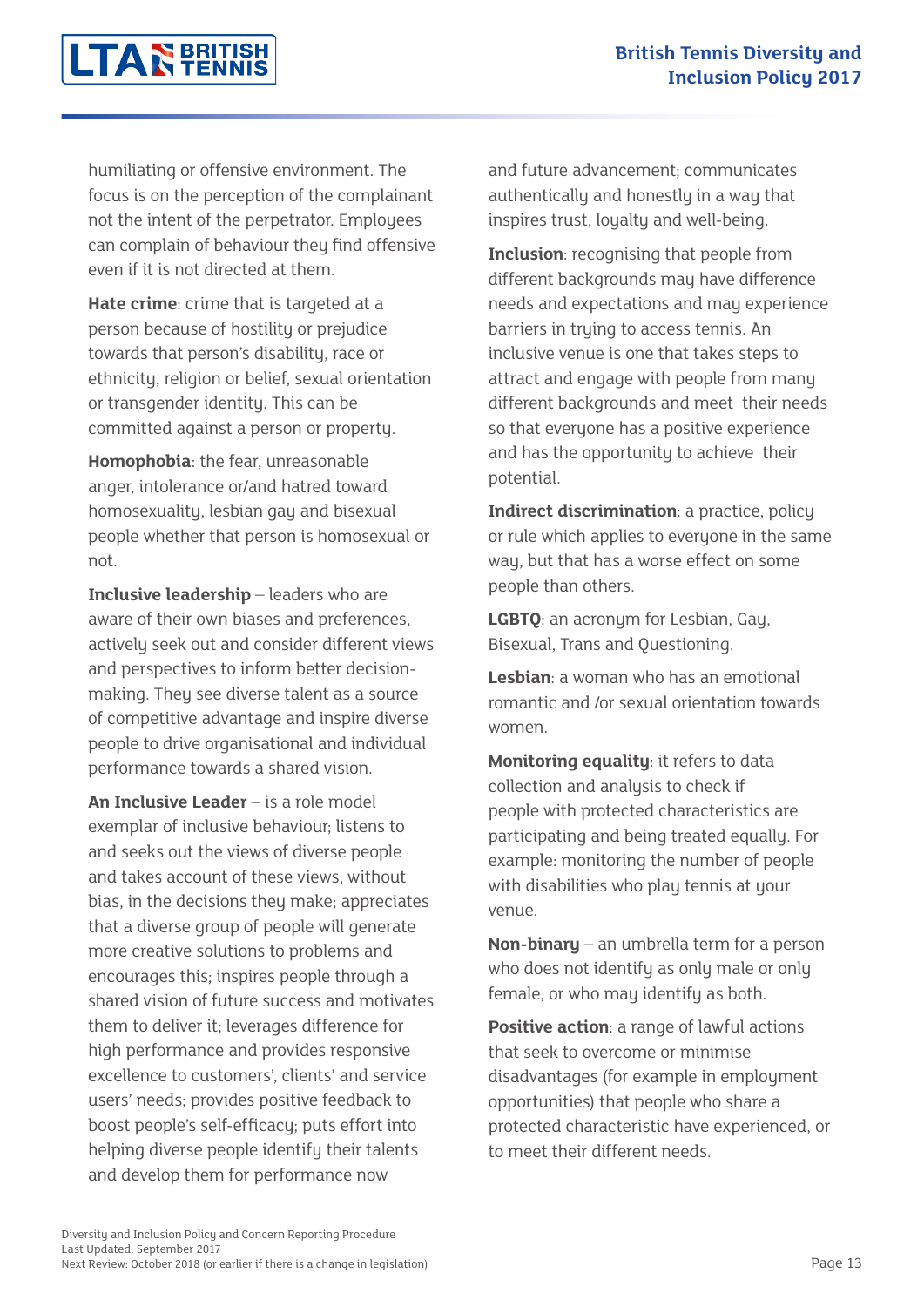**LTAREBRITISH** 

**Pregnancy and maternity**: pregnancy is the condition of being pregnant or expecting a baby. Maternity refers to the period after the birth, and is linked to maternity leave in the employment context. In the nonwork context, protection against maternity discrimination is for 26 weeks after giving birth, and this includes treating a woman unfavourably because she is breastfeeding.

**Questioning**: it refers to the process of exploring your own sexual orientation and/or gender identity.

**Race**: refers to the protected characteristic of race. It refers to a group of people defined by their race, colour, and nationality (including citizenship) ethnic or national origins.

**Radicalisation**, extremism and terrorist behavior: Radicalisation is the process by which a person comes to support terrorism and/or forms of extremism. Extremism is vocal or active opposition to fundamental British values, including democracy, the rule of law, individual liberty and mutual respect and tolerance of different faiths and beliefs. There is no single way to identify an individual who is likely to be susceptible to extremist ideology. The internet and the use of social media can be a major factor in the radicalisation of people.

#### **Reasonable adjustment**: What is

considered reasonable will depend on all the circumstances of the case including the size of an organisation and its resources, what is practicable, the effectiveness of what is being proposed and the likely disruption that would be caused by taking the measure in question as well as the availability of financial assistance

**Religion or belief**: religion has the meaning usually given to it but belief includes religious and philosophical beliefs including lack of belief (e.g. atheism). Generally, a belief should affect your life choices or the way you live for it to be included in the definition.

**Sex**: refers to the biological makeup such as primary and secondary sexual characteristics, genes, and hormones. The legal sex is usually assigned at birth and has traditionally been understood as consisting of two mutually exclusive groups, namely men and women.

**Sexual orientation**: a person's emotional, romantic and/or sexual attraction to another person.

**Trans**: an umbrella term to describe people whose gender is not the same as, or does not sit comfortably with, the sex they were assigned at birth. Trans people may describe themselves using one or more of a wide variety of terms, including (but not limited to) transgender, cross dresser, non-binary, genderqueer (GQ).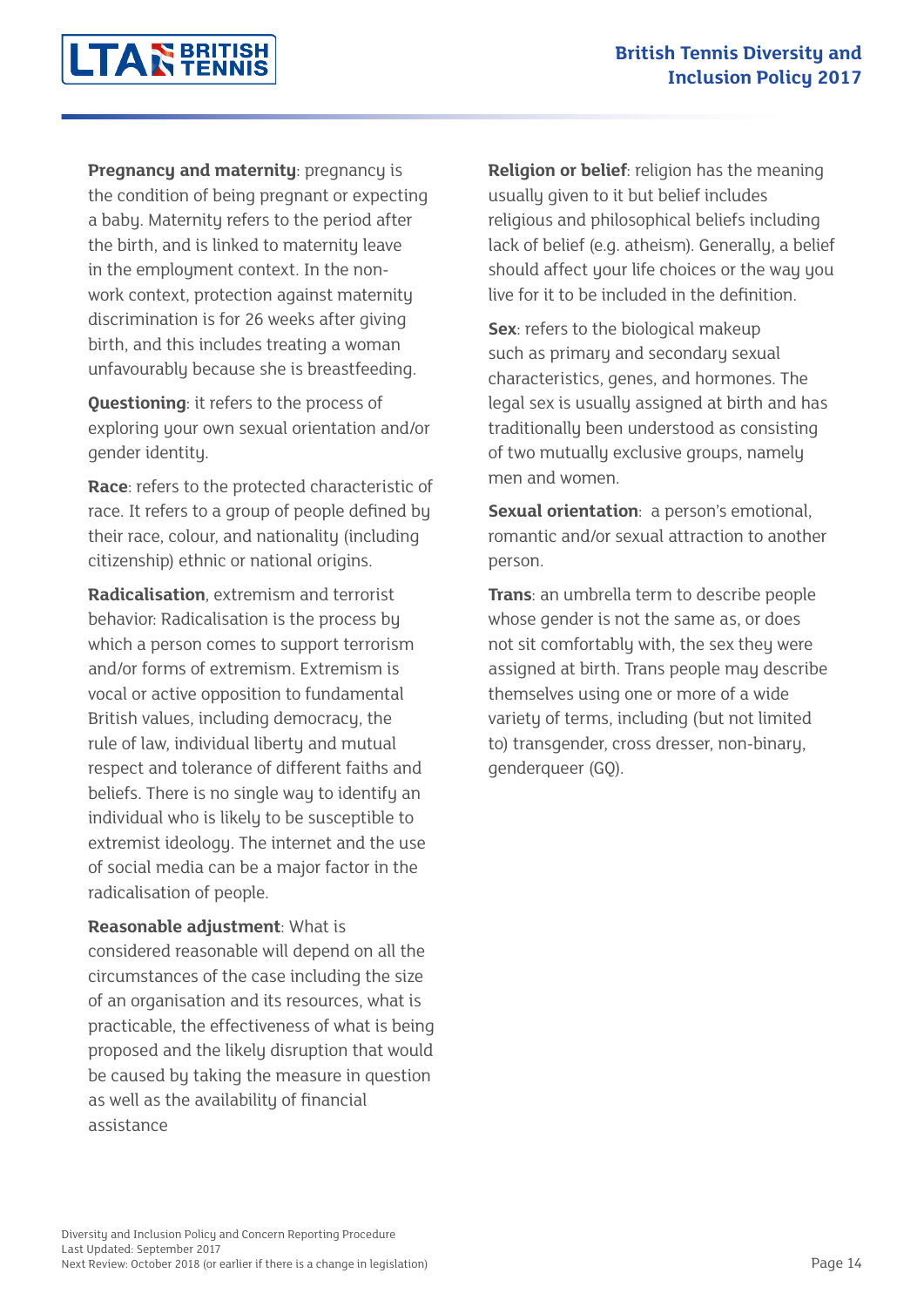

**Transphobia**: the fear, unreasonable anger, dislike, intolerance or/and hatred toward trans people, whether that person has undergone gender reassignment or is perceived to have done that.

**Transsexual Person:** someone who has started the process of changing their gender identity, is undergoing or has undergone gender reassignment.

**Unconscious bias or implicit bias**: this refers to a bias that we are unaware of, and which happens outside of our control. It is a bias that happens automatically and is triggered by our brain making quick judgments and assessments of people and situations, influenced by our background, cultural environment and personal experiences.

**Victimisation**: when someone is treated badly because they have made or supported a complaint or grievance.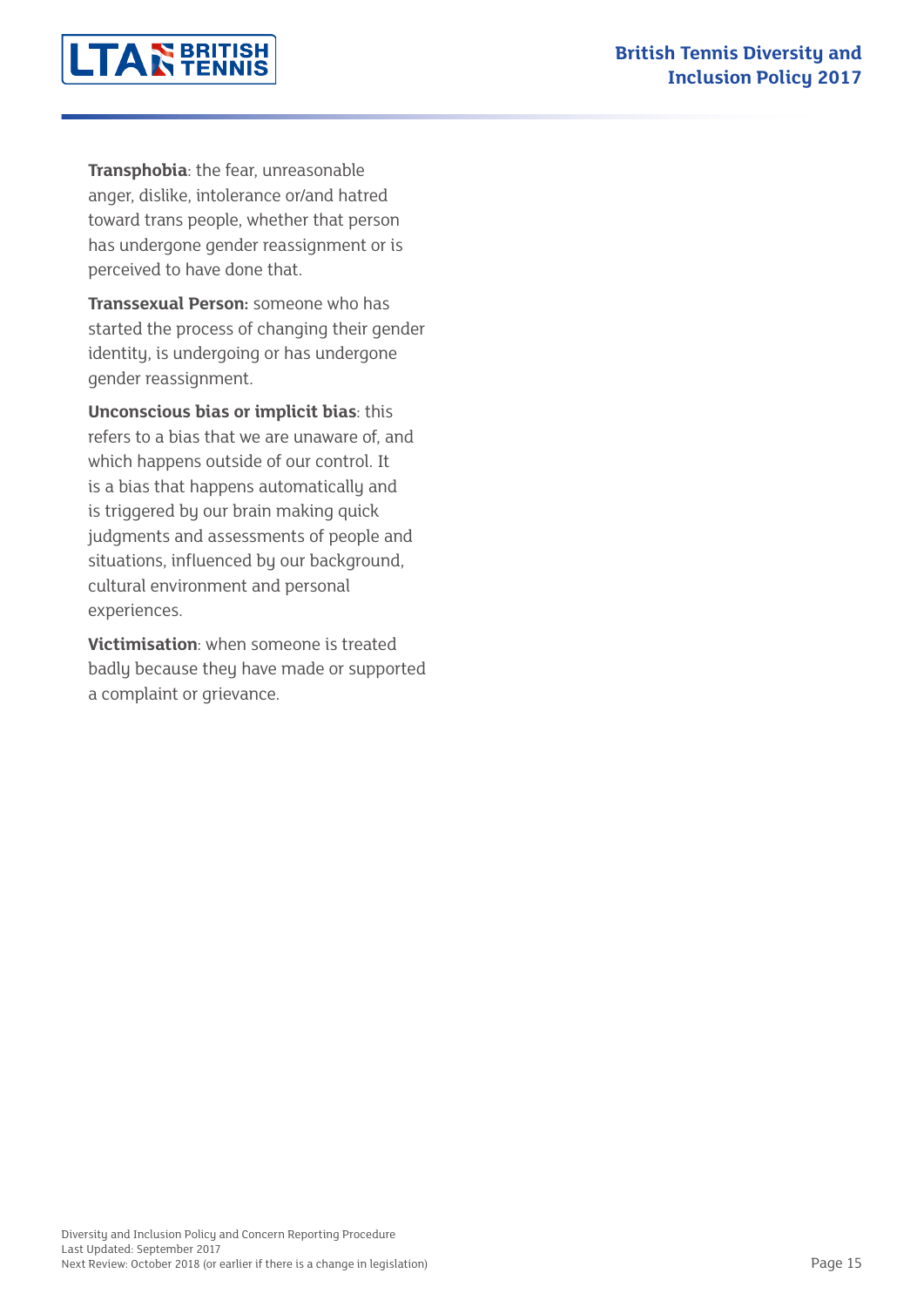# **Appendix B:**

#### **Legislation**

The Equality Act 2010 legally protects people from discrimination in the workplace and in wider society.

It replaced previous anti-discrimination laws with a single Act, making the law easier to understand and strengthening protection in some situations. It sets out the different ways in which it's unlawful to treat someone.

It is against the law to discriminate against anuone because of:

- age
- being or becoming a transsexual person
- being married or in a civil partnership
- being pregnant or on maternity leave
- disability
- race including colour, nationality, ethnic or national origin
- religion, belief or lack of religion/belief
- sex.
- sexual orientation

These are called 'protected characteristics'. People are protected from discrimination:

- at work
- in education
- as a consumer
- when using public services
- when buying or renting property
- as a member or quest of a private club or association

People are also protected from discrimination if:

- they are associated with someone who has a protected characteristic, e.g. a family member or friend
- they have complained about discrimination or supported someone else's claim
- Discrimination can come in one of the following forms:
- direct discrimination treating someone with a protected characteristic less favourably than others.
- indirect discrimination putting rules or arrangements in place that apply to everyone, but that put someone with a protected characteristic at an unfair disadvantage.
- harassment unwanted behaviour linked to a protected characteristic that violates someone's dignity or creates an offensive environment for them.
- victimisation treating someone unfairly because they've complained about discrimination or harassment.